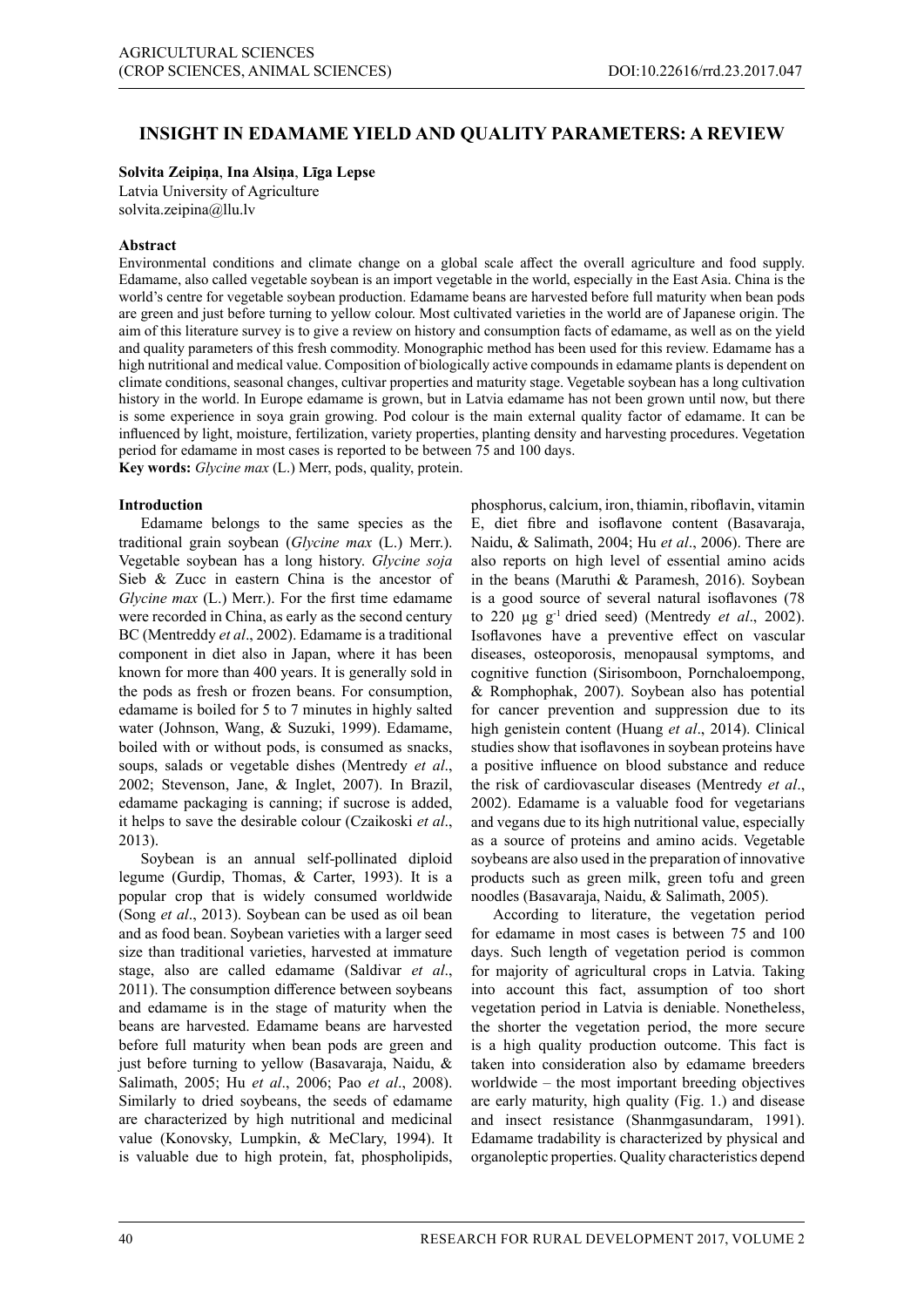

Figure1. Quality components of vegetable soybean (Shanmgasundaram, 1991). Figure1. Quality components of vegetable soybean (Shanmgasundaram, 1991).

on genotype, harvest time, growth and environmental conditions (Mentreddy *et al*., 2002).

 $\alpha$  Quality parameters of vegetable soybean are Plance and  $\alpha$ scaled into five categories, including visual aspects, taste, flavour, texture and nutritional value. The suitable. Yellowing of the pods shows freshness bacterium (Konovsky, decrease and debasement of ascorbic acid. At harvest, edamame has more vitamins than field-dried soybeans. Taste is determined by sucrose, glutamic acid and alanine. Sucrose promotes sweetness, while saponin, isoflavonoids, and L-arginine add bitterness vegetable soybean performed in Japan showed energy value 2435 kJ per 100 g, as well as 71 g water,  $\frac{55}{11}$  rows influences pla g protein, 7 g lipids, 7 g carbohydrates, 2 g fiber, 16 and also other vitamins and microelements (Johnson,

on history and consumption facts of edamame, as well as on the yield and quality parameters of this fresh into the vegetable soybean genome (Yan *et al.*, 2014). commodity.

# **Materials and Methods**

Monographic method has been used for this review. the world has been used in its development. It includes information from research conducted in Japan, India, Thailand, Georgia, Pakistan, Canada, Brazil, Dakota, Mississippi and Colorado.

#### **Results and Discussion**

#### *Growing conditions*

Until harvest, the edamame growing system is similar to that of traditional grain soybeans. However, the edamame seeds are larger and it can be necessary to organize a different sowing system if the sowing

pod colour is crucial and bright-green is the most with the Rhizobium strain, Bradyrhizobium japonicum to edamame seeds. The blanched beans are mostly soybean are approximately  $50 - 80$  kg nitrogen ha<sup>-1</sup>, used in the human diet. It is found that shortly boiled/ $70 - 100$  kg phosphorus, and  $100 - 140$  kg potassium blanched edamame beans are a good source of ascorbic ha<sup>-1</sup>. Immoderate nitrogen fertilizer can influence pod acid, vitamin E and dietary fibre (Shanmgasundaram, number and increase the number of empty or one-1991; Johnson, Wang, & Suzuki, 1999). Analysis of seeded pods. One of the significant factors influencing g dietary fiber, 2 g ash and 70 mg calcium, 140 mg darker pods (Kanovsky, Lumpkin, & MeClary, phosphorus, 140 mg potassium, 27 mg ascorbic acid 1994). Low phosphorus availability can negatively Wang, & Suzuki, 1999; Wszelaki *et al.*, 2005). The biotechnological tool can be used to improve The biotechnological tool can be used to be<br>The aim of this literature survey is to give a review phosphorus using efficiency in vegetable soyl machines are used. Seeds have to be sown in  $2.5 - 5.0$ genotype, narvest time, grown and chynomichant materimes are ased. Seeds have to be sown in 2.5 3.6 ditions (Mentreddy *et al.*, 2002).  $em \text{ depth, in well-drained, warm, moist fertile soils.}$ Plantlets may be started in a greenhouse and later transplanted in the field. If edamame is sown for the first the increase the seed should be inoculated the seed should be inoculated the seed should be inoculated the seed should be increased for this review. Literature from different scientific in the seed should be inoculated the with the *Rhizobium* strain, *Bradyrhizobium japonicum* bacterium (Konovsky, Lumpkin, & MeClary, 1994; Kaiser & Ernst, 2013; Zhang *et al*., 2013). As planting depth increases, soybean seedling emergence declines (Zhang *et al*., 2013). Soybean germination will be and alanine. Sucrose promotes sweetness, while better if seeds are planted into moist soil (Mentredy saponin, isoflavonoids, and L-arginine add bitterness *et al.*, 2002). In Japan, base fertilizer rates used for soybean are approximately  $50 - 80$  kg nitrogen ha<sup>-1</sup>,  $70 - 100$  kg phosphorus, and  $100 - 140$  kg potassium ha-1. Immoderate nitrogen fertilizer can influence pod number and increase the number of empty or oneseeded pods. One of the significant factors influencing vegetable soybean performed in Japan showed energy yield is the planting density. The distance between the state of the new state of the state results in the results in the results in the results in the results in the state results in the results in the results in the results in the results in the results in the results in g protein, 7 g lipids, 7 g carbohydrates, 2 g fiber, 16 between plants in a row. Lower plant densities provide darker pods (Kanovsky, Lumpkin, & MeClary, 1994). Low phosphorus availability can negatively educe edamame growing and development.<br>
2) in the phosphorus availability can negatively and also other vitamins and microelements (Johnson, influence edamame growing and development. The biotechnological tool can be used to improve phosphorus using efficiency in vegetable soybean – a not all not this increased survey is to give a fevrew phosphorus using emerging in vegetable soybean – a story and consumption facts of edamame, as well rice phosphate transporter gene has to be transferred into the vegetable soybean genome (Yan *et al*., 2014). for usual solution is seen and the south the prospect due to determine the aim to determine the aim to determine the aim to determine the aim to determine the aim to determine the aim to determine the aim to determine the

Literature from different scientific journals all around to determine the best nutrient management system for commodity. Plant growing and development conditions can provide rates of  $\overline{a}$ influence properties of a particular variety. A major factor for vegetable soybean production is seed Monographic method has been used for this review. quality. In India research was performed with the aim to determine the best nutrient management system for the world has been used in its development. It includes higher seed quality. From 12 different tested treatment combinations the best results showed variants with treatment combination of recommended rates of NPK  $(30:80:37.5 \text{ kg} \text{ ha}^{-1})$  + Recommended dose of FYM (farmyard manure), (10 t ha-1) + *Bradyrhizobium* inoculant  $(250 \text{ g ha}^{-1})$  + PSB (phosphate solubilizing bacteria),  $(250 \text{ g} \text{ ha}^{-1})$  can be used for obtaning good quality seeds of vegetable soybean. In all variants, the mean germination rate was 85.4% (Maruthi & Paramesh, 2016). There is a high variation found between genotypes according to plant height, yield,  $R_{\rm F}$  and  $R_{\rm F}$  are  $R_{\rm F}$  and  $R_{\rm F}$  are  $\Gamma$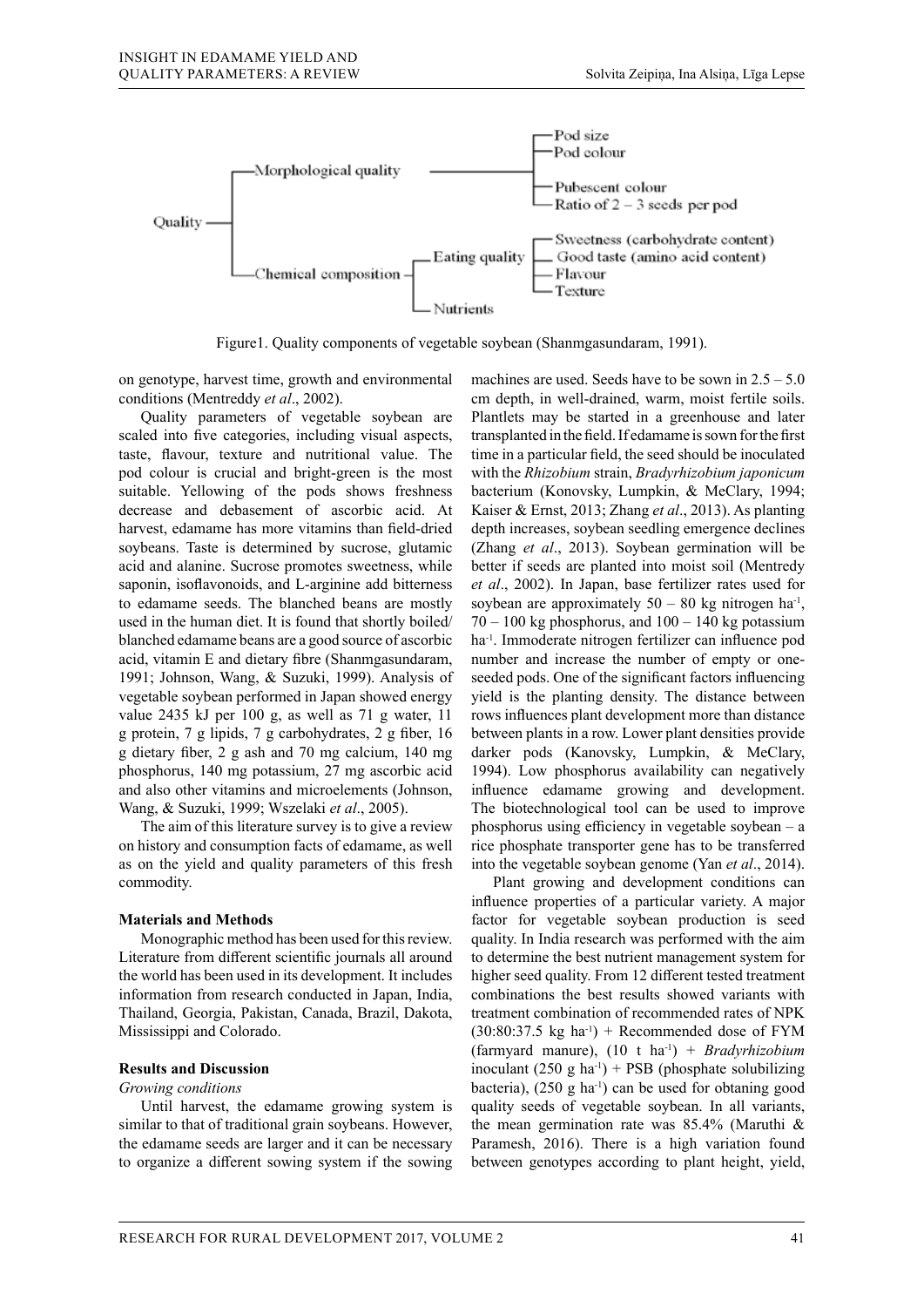seed size, seed flavour, and time to maturity (Kaiser & Ernst, 2013). In India, an investigation was performed with 10 vegetable soybean genotypes, where plants were grown with a spacing of 30 cm between rows and 10 cm between plants in a row. In all vegetable soybean genotypes a significant difference was observed between measurements, except pod width. Plant height ranged from 26.7 to 62.73 cm, number of branches  $2 - 3$ , period of  $35 - 46$  days to  $50\%$ flowering and 79 – 84 days to harvest, pod number on plant was ranged from 22 to 31, pod length  $3.3 - 4.6$ and pod width  $0.9 - 1.1$  cm, the fresh pod yield varied between  $6.2$  and  $11.4$  t ha<sup>-1</sup> and, accordingly, the seed yield was  $2.0 - 4.9$  t ha<sup>-1</sup>, but hundred seed weight was found to be  $16.7 - 35.8$  grams. Basavaraja with colleagues observed a positive correlation between seed yield, pod length, and hundred seed weight (Basavaraja, Naidu, & Salimath, 2005). In Pakistan, an investigation was performed on evaluation of different soybean genotypes, where plants were grown in a spacing of 30 cm between rows and 5 cm between plants in a row. The average number of pods per plant was recorded as 21 and average plant height – 71 cm (Rehman *et al*., 2014).

In China, 30 edamame genotypes were analyzed. Seeds were sown in a row with 65 cm spacing. Plant height was varying from 32 to 119 cm and growing period between 101 – 130 days (Li *et al*., 2012). Investigation in two different places in Colorado during 1994 – 1998 year showed significant differences in yield, depending on location. The yield of five edible bean cultivars ranged between 2.2 – 8.1 in one location and  $4.1 - 10.2$  t ha<sup>-1</sup> in another, but marketable yield between  $1.0 - 4.8$  in one location and  $2.1 - 6.8$  th<sup>-1</sup> in another (Johnson, Wang, & Suzuki, 1999). Another investigation was performed in Georgia, US with six edamame cultivars from Japan, two from China and two US elite soybean cultivars during 1995 – 1998. The average fresh green pod yield ranged between 16.3 and 19.7 t ha<sup>-1</sup>, but seed yield ranged between 7.3 and 11.6 t ha-1 (Mentreddy *et al*., 2002).

In Brazil, four vegetable soybean genotypes were compared. The number of pods per plant during two vegetation seasons on average fluctuated between 17 and 29. Fresh bean yield was stated to be from 3.3 to 6.6 t ha-1 (Santos *et al*., 2013).

Five vegetable soybean cultivars were evaluated during 2003 and 2004 in Dakota. Marketable yield in the trial ranged between  $6.5$  and  $11.3$  t ha<sup>-1</sup> and pod number per plant was 27 – 81 (Duppong & Hatterman-Valenti, 2005). During 2004 and 2005 in Mississippi Zhang and Kyei-Boahen (2007) observed that plant growth and development were faster in 2004 than 2005 because in 2004 there were warmer temperatures at planting (average 25 °C). The late-maturing variety plants in the trial were taller, had more pods per plant

and total fresh pod weight was higher than for the early-maturing varieties. In 2004, the plant height ranged between  $21 - 74$  cm and in 2005 from 17 to 144 cm; accordingly, pods per plant ranged between  $14 - 57$  and  $27 - 98$ , and yield ranged between  $1.6 -$ 21.4 and  $8.5 - 39.2$  t ha<sup>-1</sup> respectively in both years.

## *Harvesting*

In small farms edamame yield is usually harvested by hands. Pods are ready for harvest when they are close to full size and are bright green (between R6 and R7 growth stage), and pods have filled up to  $80 - 90\%$  of the pod width (Konovsky, Lumpkin, & MeClary, 1994; Mentreddy *et al*., 2002; Basavaraja, Naidu, & Salimath, 2005). It is highly recommended to perform pod cooling during post-harvest to save the product freshness as long as possible (Kaiser, & Ernst, 2013). Edamame pods at harvest should have white pubescence; the hilum should be light brown or gray. Two or three seeds must be developed in the pod and pod length must be at least 5 cm and width 1.4 cm (Metredy *et al*., 2002). Pods are sorted in two grades. Level  $A_1$  – at least 90% pods with two or three seeds. The pods have a good shape, are completely green, and without injury or blots. Level B edamame pods can be a little bit lighter green, and a few pods can be slightly spotted, injured. In both levels, pods cannot be completely mature or unripe, with disease, or insect-damaged. Pod colour is the most seeable quality parameter of edamame (Konovsky, Lumpkin, & MeClary, 1994; Sirisomboon, Pornchaloempong, & Romphophak, 2007; Sirisomboon, Hashimato, & Tanaka, 2009). Ensuring of high quality is quite a challenging task in edamame production. In Thailand, green soybean pods were analyzed with NIR scanning system, all samples were classified into 10 groups of pods. From total pod number (802) only 98 were of good quality. Most of pods had downy mildew (*Peronospora manshurica*) (167) and brown spots (*Septoria glycines*) (193) (Sirisomboon, Hashimato, & Tanaka, 2009).

## *Yield quality*

Different factors such as cultivar, growing conditions, climate, soil type, and plant maturity can influence the biochemical quality of crop. Not only environmental factors, but also genetic factors can strongly affect the seed biochemical composition. Soybean is an important source of vegetable proteins and lipids, especially of essential fatty acids (Zarkadas *et al*., 2007). In Japan and Canada, different methods are used for protein quality determination. These methods are used by breeders to select high quality soybean varieties. In Canada, 14 soybean cultivar seeds were analyzed, where average protein content values among these varieties ranged from 29.8 to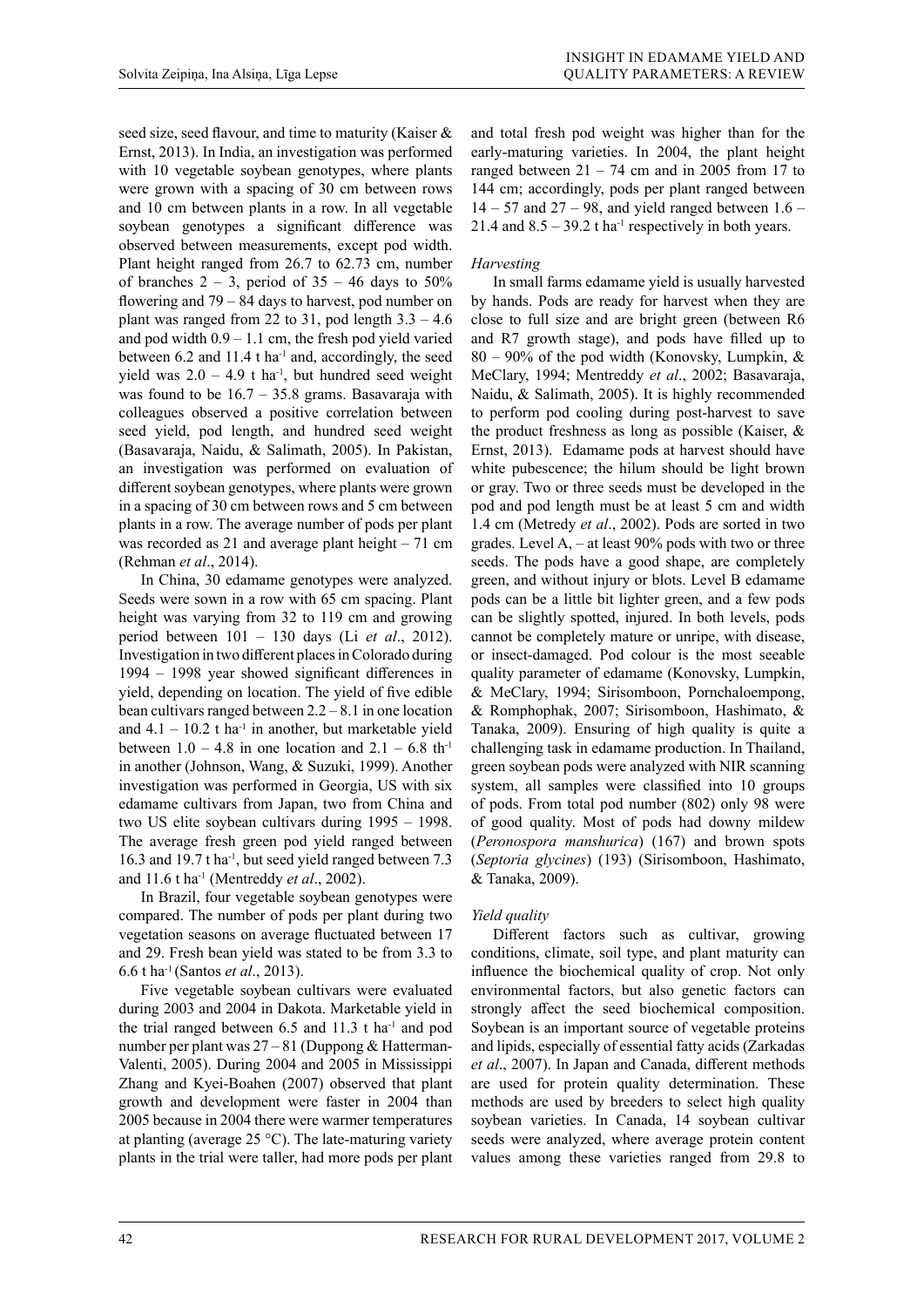36.1% (Zarkadas *et al*., 2007; Lee *et al*., 2012). Starch content in immature soybean seeds was found to be 4 – 5%, but it decreased to almost zero at maturity. Level of oil increased rapidly to 20% at 40 days after flowering, and stayed constant until maturity, but protein was accumulated at later stages. 60 soybean genotypes were analyzed and it was observed that sucrose and raffinose contents were positively correlated with oil content, but negatively correlated with protein content (Saldivar *et al*., 2011). From trials performed in Pakistan data shows that protein concentration of soybean seeds was significantly affected by planting time. Early planted soybean produced seeds with lower protein (Rehman *et al*., 2014). Protein content increased by  $7 - 8\%$  in the period of 20 days before harvest (Stevenson, Jane, & Inglett, 2007). In Georgia, protein and oil content in dry seeds for different genotypes ranged between 33.3 and 38.6%, and from 5.0 to 6.9% in fresh seeds. The content of sugar ranged from 6.0% to 7.4%. The content of total soluble sugar of the fresh green beans is a significant factor that directly affects the organoleptic attribute of seeds (Mentreddy *et al*., 2002). In China, eight vegetable soybean genotypes were analyzed on biochemical composition. It was found that sucrose concentration ranged between 9.4 and 31.8 mg  $g^{-1}$ , which is 78.9 to 93.7% of the total sugar content; free amino acids ranged between 4.6 and  $10.2$  mg  $g^{-1}$  dry matter. Vegetable soybean contains 23 free amino acids (Song *et al*., 2013). In India, biochemical evaluation of 16 edamame genotypes of Taiwan origin was performed. Results of investigation indicate significant genotypic variation for content of vitamin C, from 34.8 to 88.7 mg  $100 \text{ g}^{-1}$  dry seeds. Total phenol content in green seeds ranged from 0.68 to 1.39 mg gallic acid equivalent  $g^{-1}$ . Antiradical

activity varied from 10 to 25% (Kumar *et al*., 2014). In another investigation in India, ten different vegetable soybean genotypes were compared. It was determined that protein content in seeds ranged from 11.6 to 15.3  $g 100 g<sup>-1</sup>$  of fresh sample. It should be stressed that regarding protein content, the vegetable soybean has the highest ranking among other legumes. Vitamin C content of vegetable soybean genotypes ranged from 15.90 to 20.85 mg 100 g<sup>-1</sup> (Salmani, Vijayalakshmi, & Sajjan, 2012).

Researchers observed that  $10 - 14$  day storage in a fridge at  $3 - 5$  °C temperature did not show significant loss in edamame seed quality (Johnson, Wang, & Suzuki, 1999). On the contrary, others observed that when stored at 5 °C for 10 days, green colour, content of sucrose, and seed weight gradually decreased. Combination of blanching in boiling water and following freezing is found to be a good way to save the quality of vegetables. However, blanching negatively influences the vegetable quality, texture – they become soft, their colour changes to brown, and the content of nutrients is lower. Steam blanching is better than water blanching because more soluble matters have been lost during water blanching (Saldivar *et al*., 2010).

### **Conclusions**

Edamame is becoming more and more popular all over the world, particularly in countries from the United States to Asia. Vegetable soybean is of similar growth and development peculiaries as traditional soybean. Fresh green soybeans have a low oil and high protein content  $(10 - 15$  g  $100$  g<sup>-1</sup>). Vegetable soybean yield and its quality can vary depending on genotype, weather conditions and other environmental and agrotechnological factors.

### **References**

- 1. Basavaraja, G.T., Naidu, G.K., & Salimath, P.M. (2005). Evaluation of vegetable soybean genotypes for yield and component traits. *Karnataka Journal of Agricultural Science.* 18(1), 27 – 31.
- 2. Czaikoski, K., Leite, R.S., Gontijo Mandarino, J.M., Carrao-Panizzi, M.C., Silva, J.B., & Ida, E.I. (2013). Canning of vegetable-type soybean in acidified brine: Effect of the addition of sucrose and pasteurisation time on colour and other characteristics. *Industrial Crops and Products*. 45, 472 – 476. DOI: 10.1016/j. indcrop.2012.09.009.
- 3. Duppong, L.M., & Hatterman-Valenti, H. (2005). Yield and quality of vegetable soybean cultivars for producton in North Dakota. *HortTechnology.* 15(4), 896 – 900.
- 4. Kaiser, C., & Ernst, M. (2013). Edamame. *Cooperative extension service. University of Kentucky*. 1 4.
- 5. Gurdip, S.B., Thomas, E., & Carter, J.R. (1993). Soybean. In G. Kallo & B.O. Bergh (Eds.), *Genetic improvement of vegetable crops*. (pp. 427 – 464). Oxford: Pergamon Press.
- 6. Hu, Q., Zhang, M., Mujumdar, A.S., Xiao, G., & Jincai, S. (2006). Drying of edamame by hot air and vacuum microwave combination. *Journal of Food Engineering*. 77(4), 977 – 982. DOI: 10.1016/j. jfoodeng.2005.08.025.
- 7. Huang, M., Wang, Q., Zhang, M., & Zhu, Q. (2014). Prediction of colour and moisture content for vegetable soybean during drying using hyperspectral imaging technology. *Journal of Food Engineering*. 128, 24 – 30. DOI: 10.1016/j.jfoodeng.2013.12.008.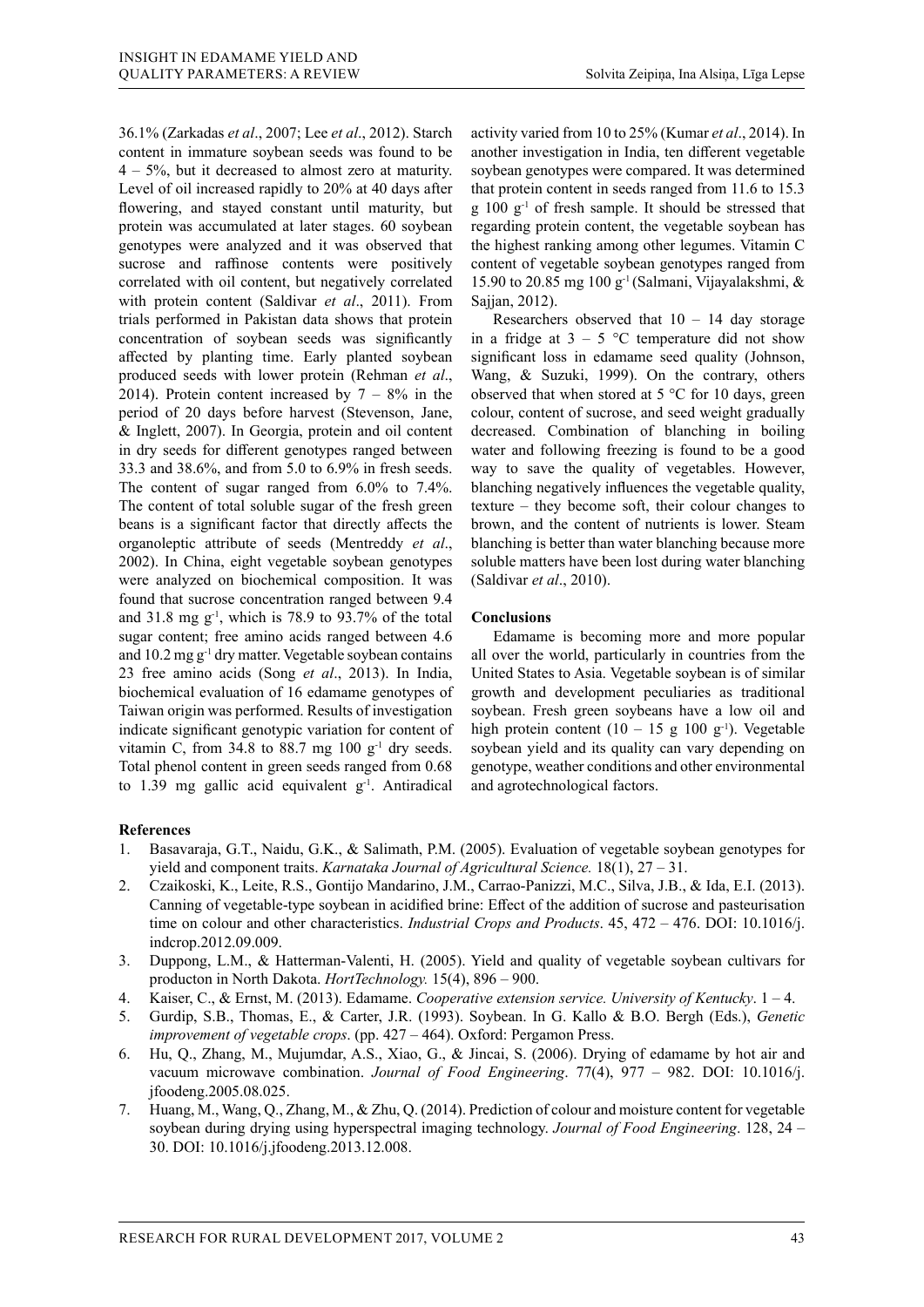- 8. Johnson, D., Wang, S., & Suzuki, A. (1999). Edamame: a vegetable soybean for Colorado. In J. Janick (Eds.), *Perspectives on new crops and new uses* (pp. 385 – 387). Alexandria: ASHS Press.
- 9. Konovsky, J., Lumpkin, T.A., & MeClary, D. (1994). Edamame: the vegetable soybean. In *Understanding the Japanese Food and Agrimarket: a multifaceted opportunity* (pp. 173 – 181). Binghamton: Haworth Press.
- 10. Kumar, V., Rani, A., Goyal, L., Vaishnav, J., Pratap, D., Dixit, A.K., & Billore, S.D. (2014). Assessment of antioxidant constituents and anti-oxidative properties of vegetable soybean. *International Journal of Food Properties.*17, 536 – 544.
- 11. Lee, J.W., Uchikata, T., Matsubra, A., Nakamura, T., Fukusaki, E., & Bamba, T. (2012). Application of supercritical fluid chromatography/mass spectrometry to lipid profiling of soybean. *Journal of Bioscience and Bioengineering.* 113(2), 262 – 268. DOI: 10.1016/j.jbiosc.2011.10.009.
- 12. Li, Y., Du, M., Zhang, O., Wang, G., Hashemi, M., & Liu, X. (2012). Greater differences exist in seed protein, oil, total soluble sugar and sucrose content of vegetable soybean genotypes (*Glycine max* (L.) Merrill) in Northeast China. *Australian Journal of Crop Science.* 6(12), 1681 – 1686.
- 13. Maruthi, J.B., & Paramesh, R. (2016). Effect of integrated nutrient management on seed quality of vegetable soybean (*Glycine max* (L.) Merrill) cv. Karune. *Legume Research.* 39(4), 578 – 583.
- 14. Mentreddy, S.R., Mohamed, A.I., Joshee, N., & Yaav, A.K. (2002). Edamame: A nutritious vegetable crop. In *Trends in new crops and new uses* (pp. 432 – 438). Alexandria: ASHS Press.
- 15. Pao, S., Eitinger, M.R., Khalid, M.F., Mebrahtu, T., & Mullins, C. (2008). Microbiological quality of frozen "edamame" (vegetable soybean). *Journal of Food Safety*. 28, 300 – 313. DOI: 10.1111/j.1745- 4565.2008.00121.x.
- 16. Rehman, M., Khalig, T., Ahman A., Wajid, S.A., Rasul, F., Hussain, J., & Hussain, S. (2014). Effect of planting time and cultivar on soybean performance in Semi – Arid Punjab, Pakistan. *Global Journal of Science Frontier Research: D Agriculture and Veterinary*. 14(3), 40 – 46.
- 17. Saldivar, X., Eang, Y.J., Chen, P., & Hou, A. (2011). Changes in chemical composition during soybean seed development. *Food Chemistry*. 124(4), 1369 – 1375. DOI: 10.1016/j.foodchem.2010.07.091.
- 18. Saldivar, X., Wang, Y.J., Chen, P., & Mauromoustakos, A. (2010). Effect of blanching and storage conditions on soluble sugars content in vegetable soybean. *LWT-Food Science and Technology.* 43(9), 1368 – 1372. DOI: 10.1016/j.lwt.2010.04.017.
- 19. Salmani, Z., Vijayalakshmi, D., Sajjan, J.T. (2012). Screening of selected vegetable soybean genotypes for nutrient and antinutrient factors. *Journal of Dairing, Foods & Home Sciences.* 31(2), 142 – 145.
- 20. Santos, J.M., Peixoto, C.P., Rangel, M.A.S., Cruz, T.V., Silva, R.N.A., & Ledo, C.A.S (2013). Agronomic performance of vegetable soybean genotypes cultivated in the reconcavo baiano, Brazil. *Revista Brasileira de Ciências Agrárias (Agrária).* 8(3), 402 – 407. DOI: 10.5039/agraria.v8i3a2441.
- 21. Shanmgasundaram, S. (1991). Vegetable soybean: research needs for production and quality improvement. In: *Proccedings of a workshop held at Kenting, Taiwan*. Asian Vegetable Research and Development Center, 150 p.
- 22. Sirisomboon, P., Hashimato, Y., & Tanaka, M. (2009). Study on non-destructive evaluation methods for defect pods for green soybean processing by near-infrared spectroscopy. *Journal of Food Engineering*. 93(4), 502 – 512. DOI: 10.1016/j.jfoodeng.2009.02.019.
- 23. Sirisomboon, P., Pornchaloempong. P., & Romphophak, T. (2007). Physical properties of green soybean: criteria for sorting. *Journal of Food Engineering*. 79(1), 18 – 22. DOI: 10.1016/j.jfoodeng.2006.01.022.
- 24. Song, J., Liu, C., Li, D., & Gu, Z. (2013). Evaluation of sugar, free amino acid, and organic acid compositions of different varieties of vegetable soybean (*Glycine max* (L.) Merr). *Industrial Crops and Products.* 50, 743 – 749. DOI: 10.1016/j.indcrop.2013.08.064.
- 25. Stevenson, D.G., Jane, J., & Inglett, G.E. (2007). Structures and physicochemical properties of starch from immature seeds of soybean varieties (*Glycine max* (L.) Merr.) Exhibiting normal, low-linolenic or low-saturated fatty acid oil profiles at maturity. *Carbohydrate Polymers*. 70(2), 149 – 159. DOI: 10.1016/j. carbpol.2007.03.016.
- 26. Wszelaki, A.L., Delwiche, J.F., Walker, S.D., Liggett, R.E., Miller, S.A., & Kleinhenz, M.D. (2005). Consumer liking and descriptive analysis of six varieties of organically grown edamame-type soybean. *Food Quality and Preference*. 16(8), 651 – 658. DOI: 10.1016/j.foodqual.2005.02.001.
- 27. Yan, W., Chen, G., Yang, L., Gai, J., & Zhu, Y. (2014). Overexpression of the rice phosphate transporter gene OsPT6enhances tolerance to low phosphorus stress in vegetable soybean. *Scientia Horticulturae.*   $177, 71 - 76.$